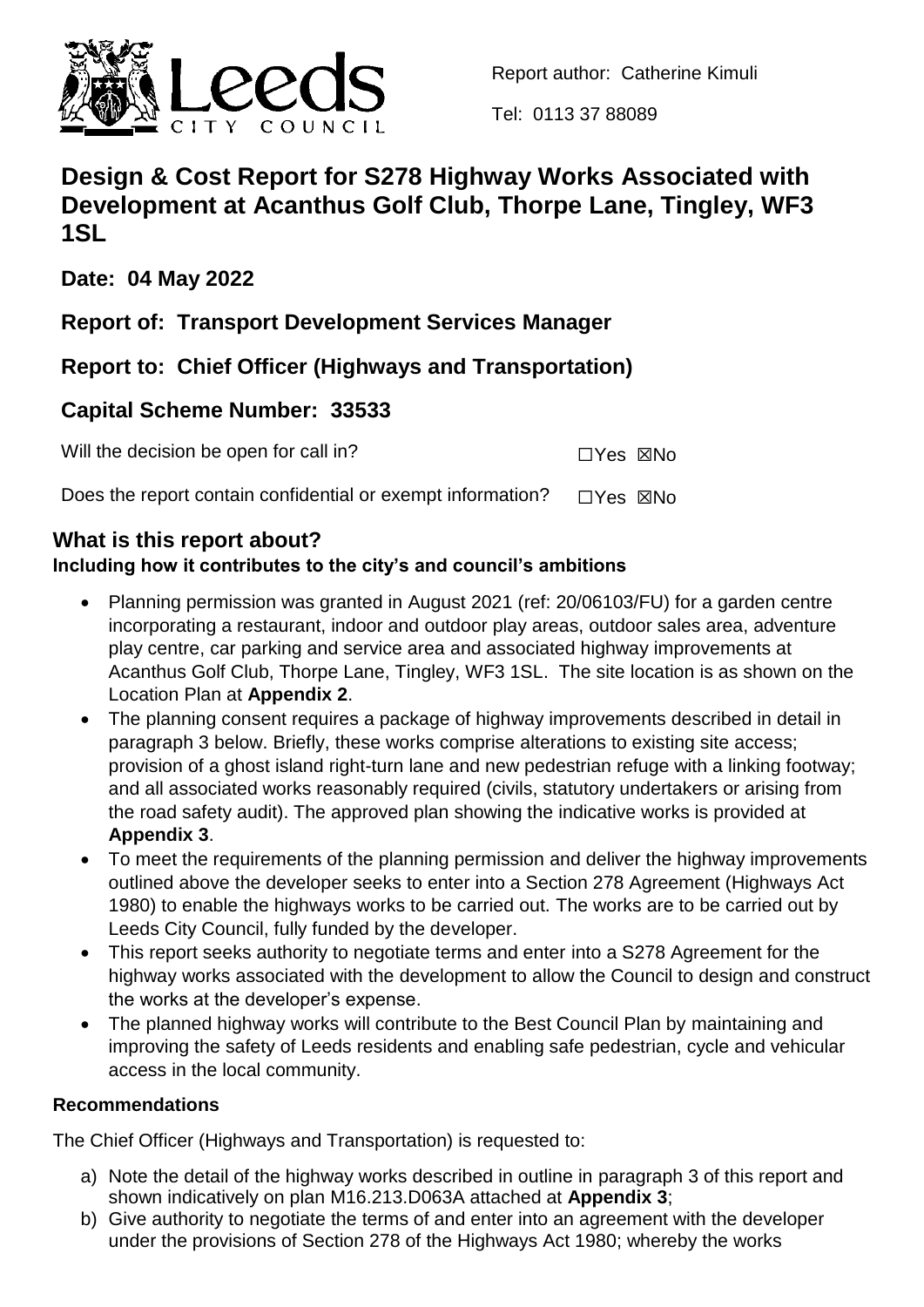associated with the development are carried out by Leeds City Council, fully funded by the developer.

- c) Give authority to complete the detailed design, tender and implement the works as provided for within the Section 278 Agreement and as outlined in paragraph 3 of this report;
- d) Give authority to incur expenditure of £130,102 works costs, £26,020 staff costs and £10,000 TRO costs to be fully funded by the developer through the S278 Agreement.
- e) Authorise the City Solicitor to advertise a Draft Traffic Regulation Order to provide double yellow lines along A654 Thorpe Lane for the overlaid section of the highway shown on plan ref. 733533/LCC/HWT/XX/DR/CH/MI\_01 Rev P01 at **Appendix 4**; and if no valid objections are received, to make, seal and implement the Orders as advertised.

### **Why is the proposal being put forward?**

- 1 Section 278 of the Highways Act 1980 allows Highways Authorities to enter into agreements with developers for the execution of highway works at the developer's expense. The preconditions for an agreement under Section 278 of the Highways Act 1980 are, first, that the Highway Authority should be satisfied that it will be of benefit to the public to enter into an agreement for the execution of the works and, secondly, that the work must fall within the Highway Authority's powers of road building, improvement and maintenance.
- 2 The proposals within this report are concerned only with the delivery of the off-site highway works, the principle of these works having been considered and accepted as part of the planning process for planning consent 20/06103/FU. The location of the development site is provided on drawing ref: M16.213.D.052 at **Appendix 2** of this report. The approved plan showing the indicative works (drawing ref: M16.213.D063A) is provided at **Appendix 3** of this report.
- 3 The highway works are required to ensure the free and safe use of the highway during all development works and throughout the lifetime of the development. The proposed works comprise:
	- $\circ$  Alterations to existing site access to accommodate vehicle turning manoeuvres.
	- o A ghost island right turning lane at the site access junction onto A654 Thorpe Lane;
	- o A new pedestrian refuge to assist the crossing of the A654 Thorpe Lane and associated tactile paving;
	- o Footway to link site to the pedestrian refuge at A654 Thorpe Lane to the northeast of the site access;
	- o TRO to provide double yellow lines along a section of A654 Thorpe Lane that is to be overlaid and shown on plan ref. 733533/LCC/HWT/XX/DR/CH/MI\_01 Rev P01 at **Appendix 4**
	- $\circ$  All associated civils works, including (inter alia) reconstruction, tie-ins, resurfacing, lighting, signing, drainage and lining works etc;
	- o Any associated statutory undertakers' works resulting from the works; and
	- o Any works reasonably required following safety audits of the design and construction of the highway works.
- 4 To meet the requirements of the planning permission and deliver the highway alterations the applicant has requested that Leeds City Council, as Highway Authority, enters into a Section 278 Agreement to enable the highway works to be carried out.
- 5 This report seeks authority to negotiate terms and enter into a Standard S278 Agreement for the highway works in order to allow the Council to design and construct the works at the Developer's expense.
- 6 The S278 Agreement will include commuted sums for future maintenance.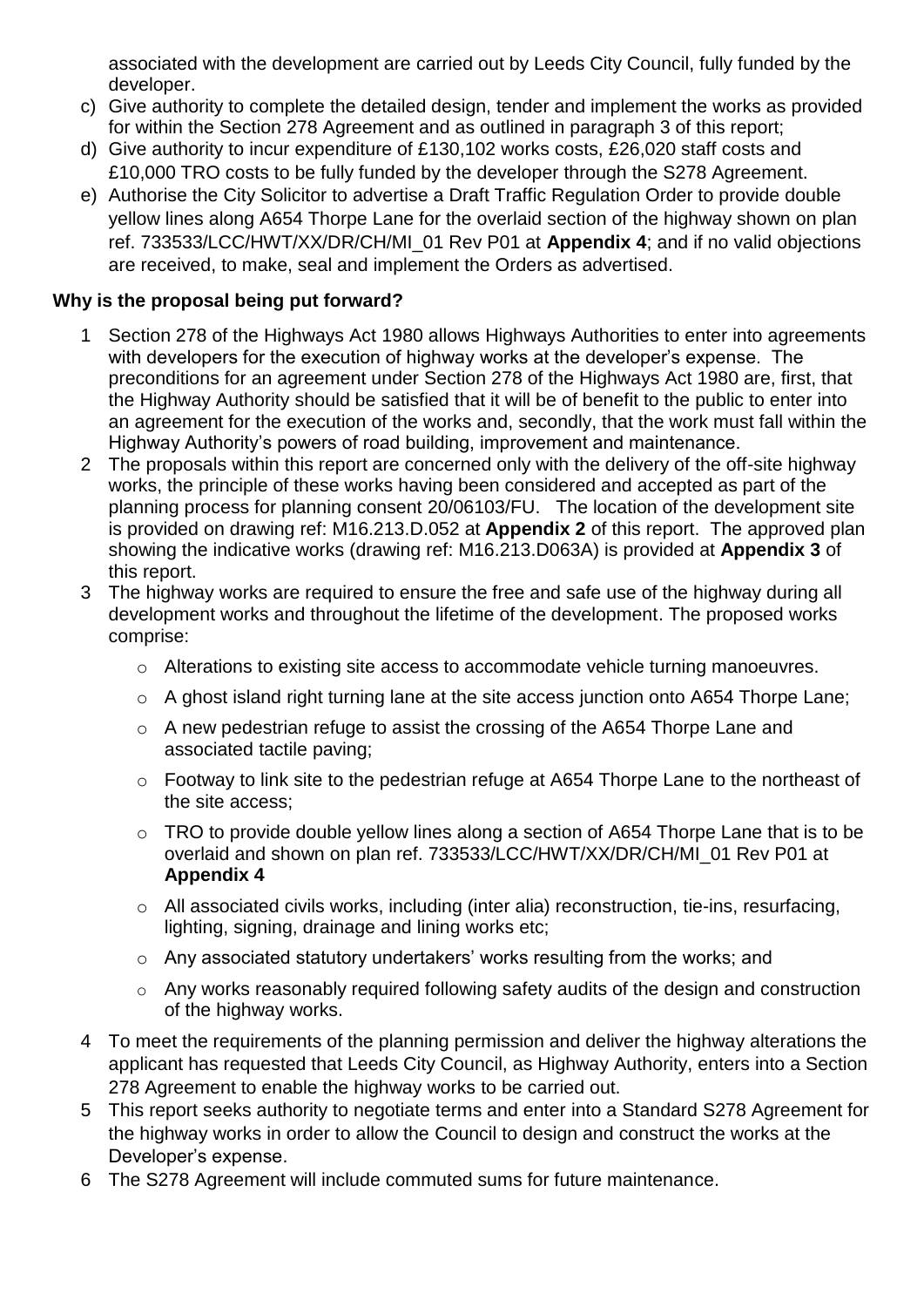| Wards Affected: Ardsley & Robin Hood |                 |     |
|--------------------------------------|-----------------|-----|
| Have ward members been consulted?    | $\boxtimes$ Yes | □No |

- 7 The proposals will contribute to improved access to the site for pedestrians and vehicles through the provision of new pedestrian crossing facilities and improved access with a new right turn lane on A654 Thorpe Lane. In addition, cycle parking is provided on site to encourage cycling to the site and the new development is to include Electric Vehicle Charging Points. Such improvements will be made to accommodate the needs of all users. This is in accordance with the emerging Transport SPD and adopted Policy EN8 respectively.
- 8 An Equality, Diversity, Cohesion and Integration (EDCI) impact assessment has been carried out on the Section 278 process and is included in **Appendix 1**. The assessment confirmed that individual designs put forward as part of this process will take into account the needs of each of the equality characteristics and will aim to meet Section 278 (4) which states that "*A highway authority shall not enter into an agreement under this section unless they are satisfied that it will be of benefit to the public*". As part of the design and construction process further equality screenings and impact assessments will be undertaken as required.

## **What consultation and engagement has taken place?**

- 9 Ardsley & Robin Hood Ward Members were consulted by email dated 27th April 2022 and a subsequent briefing was held. Members expressed concerns with on-street parking associated with the nursery opposite the site; inquired about the 50mph speed limit and if traffic calming was proposed. It was noted at the briefing that a road safety audit had been undertaken and this was accepted. In addition, it was noted there were no proposals to change the speed limit or any proposed traffic calming along the A654 Thorpe Lane as a result of the proposals. The concern about on-street parking from the plant nursery will be passed to the Design team for consideration in the detailed design.
- 10 The Emergency Services and West Yorkshire Combined Authority (WYCA) were consulted by email dated 27th April 2022. No comments have been received at the time of writing this report.
- 11 Internal consultation has taken place with colleagues in Highways and Transportation Services by email dated 27<sup>th</sup> April 2022. Concerns were raised by traffic with regards potential safety issues with regards the location of the pedestrian refuge and stating it would prevent vehicles wishing to access the plant nursery located northwest of A654 Thorpe Lane from doing so and would obstruct Thorpe Lane. Issues raised have been passed to the Design Team for inclusion in the detailed design. A TRO to prevent vehicles parking along the north-western edge of the carriageway is to be delivered.

## **What are the resource implications?**

- 12 The developer will meet the Council's costs, estimated to be £130,102 works costs, £26,020 staff fees and £10,000 TRO costs, all of which will be fully funded through the Section 278 Agreement. The developer will also pay the Council £9,310 commuted sums for future maintenance.
- 13 Funding: The developer will fund the total cost of the scheme, including the highway works' costs, statutory undertaker's costs and staff fees.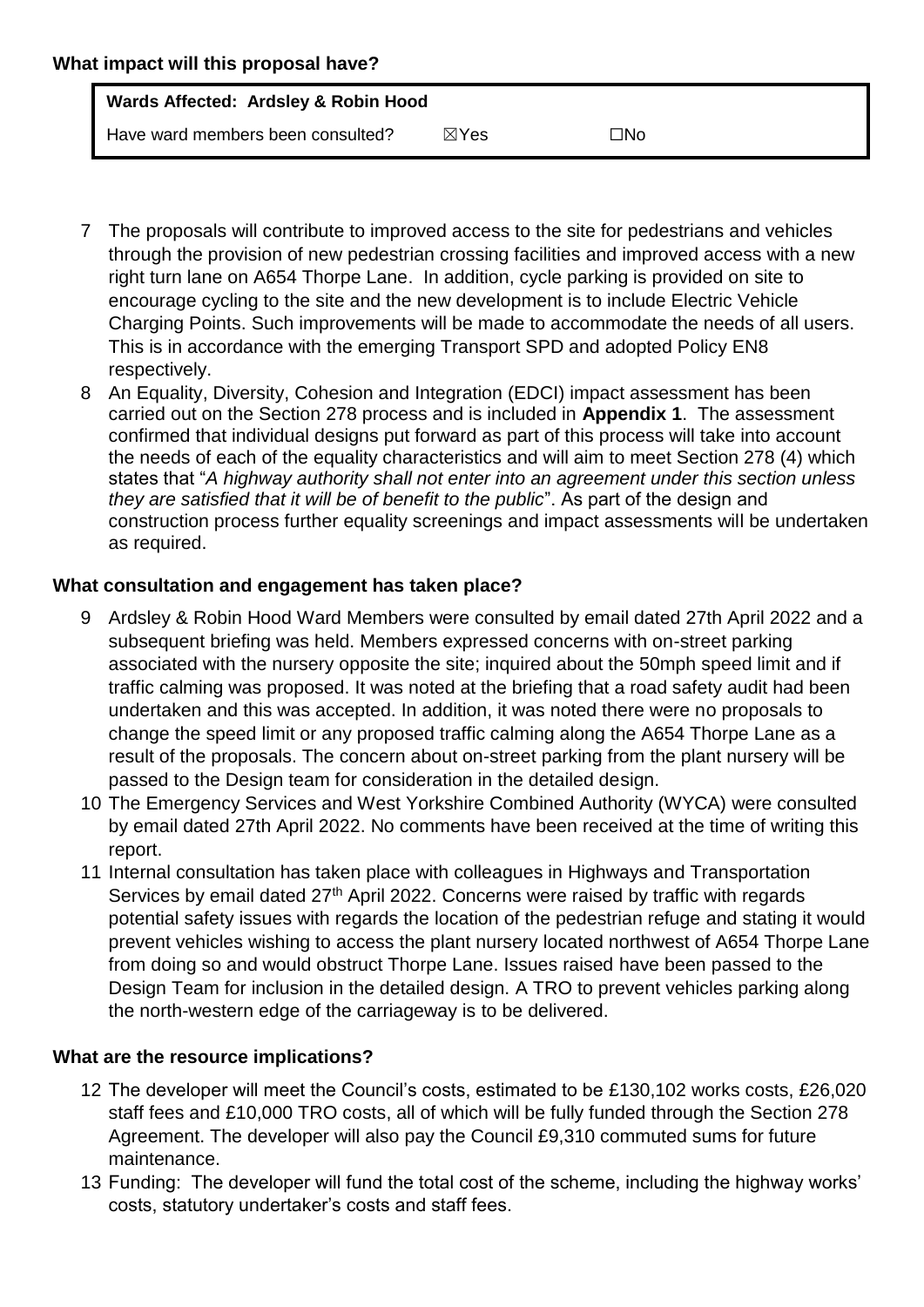14 Staffing: The design and supervision of the works can be carried out within the existing staff resources.

| <b>Funding Approval:</b>        |              | -: Capital Section Reference Number |                   |                   |                   |                   |                   |  |
|---------------------------------|--------------|-------------------------------------|-------------------|-------------------|-------------------|-------------------|-------------------|--|
| <b>Previous total Authority</b> | <b>TOTAL</b> | <b>TO MARCH</b>                     |                   |                   | <b>FORECAST</b>   |                   |                   |  |
| to Spend on this scheme         |              | 2021                                | 2022/23           | 2023/24           | 2024/25           | 2025/26           | 2026 on           |  |
|                                 | £000's       | £000's                              | £000's            | £000's            | £000's            | £000's            | £000's            |  |
| LAND(1)                         | 0.0          |                                     |                   |                   |                   |                   |                   |  |
| CONSTRUCTION (3)                | 0.0          |                                     |                   |                   |                   |                   |                   |  |
| FURN & EQPT (5)                 | 0.0          |                                     |                   |                   |                   |                   |                   |  |
| DESIGN FEES (6)                 | 0.0          |                                     |                   |                   |                   |                   |                   |  |
| OTHER COSTS (7)                 | 0.0          |                                     |                   |                   |                   |                   |                   |  |
| TOTALS                          | 0.0          | $\overline{0.0}$                    | 0.0               | 0.0               | 0.0               | 0.0               | 0.0               |  |
|                                 |              |                                     |                   |                   |                   |                   |                   |  |
| <b>Authority to Spend</b>       | <b>TOTAL</b> | <b>TO MARCH</b>                     |                   |                   | <b>FORECAST</b>   |                   |                   |  |
| required for this Approval      | £000's       | 2021<br>£000's                      | 2022/23<br>£000's | 2023/24<br>£000's | 2024/25<br>£000's | 2025/26<br>£000's | 2026 on<br>£000's |  |
| LAND(1)                         | 0.0          |                                     |                   |                   |                   |                   |                   |  |
| CONSTRUCTION (3)                | 130.1        |                                     | 130.1             |                   |                   |                   |                   |  |
| FURN & EQPT (5)                 | 0.0          |                                     |                   |                   |                   |                   |                   |  |
| <b>DESIGN FEES (6)</b>          | 26.0         |                                     | 26.0              |                   |                   |                   |                   |  |
| OTHER COSTS (7)                 | 0.0          |                                     | 0.0               |                   |                   |                   |                   |  |
| <b>TOTALS</b>                   | 156.1        | 0.0                                 | 156.1             | 0.0               | 0.0               | 0.0               | 0.0               |  |
|                                 |              |                                     |                   |                   |                   |                   |                   |  |
| <b>Total overall Funding</b>    | <b>TOTAL</b> | <b>TO MARCH</b>                     |                   |                   | <b>FORECAST</b>   |                   |                   |  |
| (As per latest Capital          |              | 2021                                | 2022/23           | 2023/24           | 2024/25           | 2025/26           | 2026 on           |  |
| <b>Programme)</b>               | £000's       | £000's                              | £000's            | £000's            | £000's            | £000's            | £000's            |  |
|                                 |              |                                     |                   |                   |                   |                   |                   |  |
| <b>LCC Supported Borrowing</b>  | 0.0          |                                     |                   |                   |                   |                   |                   |  |
| Revenue Contribution            | 0.0          |                                     |                   |                   |                   |                   |                   |  |
| Capital Receipt                 | 0.0          |                                     |                   |                   |                   |                   |                   |  |
| <b>Insurance Receipt</b>        | 0.0          |                                     |                   |                   |                   |                   |                   |  |
| Lottery                         | 0.0          |                                     |                   |                   |                   |                   |                   |  |
| Gifts / Bequests / Trusts       | 0.0          |                                     |                   |                   |                   |                   |                   |  |
| European Grant                  | 0.0          |                                     |                   |                   |                   |                   |                   |  |
| <b>Health Authority</b>         | 0.0          |                                     |                   |                   |                   |                   |                   |  |
| School Fundraising              | 0.0          |                                     |                   |                   |                   |                   |                   |  |
| <b>Private Sector</b>           | 0.0          |                                     |                   |                   |                   |                   |                   |  |
| Section 106 / 278               | 156.1        |                                     | 156.1             |                   |                   |                   |                   |  |
| Government Grant                | 0.0          |                                     |                   |                   |                   |                   |                   |  |
| SCE ( C )                       | 0.0          |                                     |                   |                   |                   |                   |                   |  |
| SCE (R)                         | 0.0          |                                     |                   |                   |                   |                   |                   |  |
| Departmental USB                | 0.0          |                                     |                   |                   |                   |                   |                   |  |
| Corporate USB                   | 0.0          |                                     |                   |                   |                   |                   |                   |  |
| Any Other Income (Specify)      | 0.0          |                                     |                   |                   |                   |                   |                   |  |
|                                 |              |                                     |                   |                   |                   |                   |                   |  |
| <b>Total Funding</b>            | 156.1        | 0.0                                 | 156.1             | 0.0               | 0.0               | 0.0               | 0.0               |  |
| <b>Balance / Shortfall =</b>    | 0.0          | 0.0                                 | 0.0               | 0.0               | 0.0               | 0.0               | 0.0               |  |
|                                 |              |                                     |                   |                   |                   |                   |                   |  |

#### **What are the legal implications?**

- 15 The works are exempt from call in being a consequence of and in pursuance of a regulatory decision.
- 16 All work proposed lies within the framework of highways legislation and national and local standards for design where applicable. All other relevant legislation will also be taken into consideration, including duties under the Equalities Act.
- 17 The proposals regarding the footway addition and pedestrian refuge are to be pursued via the statutory powers available to the Council as local highway authority under the provisions of the Highways Act 1980. That is, under sections 66(1) and 68(1) respectively.

#### **What are the key risks and how are they being managed?**

18 The total cost of the highway works and staff fees are fully developer funded.

#### **Does this proposal support the council's 3 Key Pillars?**

| $\boxtimes$ Inclusive Growth<br>$\boxtimes$ Health and Wellbeing<br>⊠Climate Emergency |
|----------------------------------------------------------------------------------------|
|----------------------------------------------------------------------------------------|